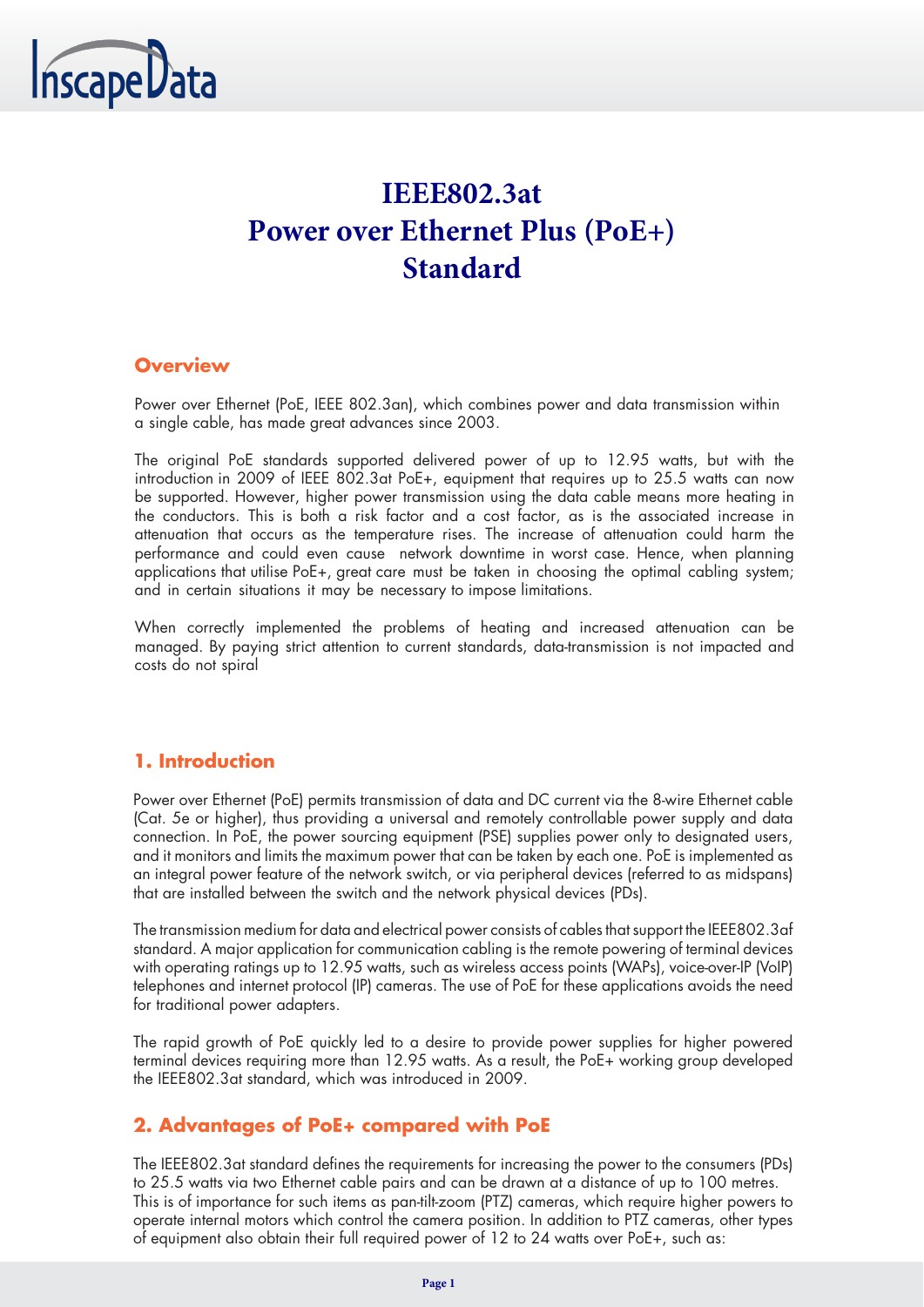- safety systems for buildings and surface/underground railway carriages
- VOIP video telephones
- POS terminals
- Multiband wireless access points (IEEE 802.11n)
- RFID readers (radio-frequency identification)
- PoE computers

Many companies are already benefiting from the advantages offered by using a single network to handle voice, data and power, and their number is constantly growing.

#### **The trend to PoE continues**

According to research by Dell'Oro, in 2011 approximately 20 % of all users were using PoE via Ethernet switch ports. Internet telephony is increasingly being equipped with cameras for transmission of video telephony – and many companies such as Brocade, Cisco and D-Link concur in forecasting a spread of PoE+ in 2012. 25.5 watts can be delivered over PoE+, which is two times as much as with the previous PoE standard. The growing sales figures clearly illustrate the trend towards PoE+, which can also support a greater number of terminal devices.

#### **Assured compatibility**

The IEEE standards group has defined precise limitations. PoE+ extends the previous 802.3af standard, and it will operate within this defined framework. The target infrastructures for PoE+ are systems in accordance with ISO/IEC 11801Class D / ANSI/TIA/EIA-568.C.2 Cat.5e (or higher). Further features are:

- PoE+ energy sources (PSE) operate in modes that are compatible with the requirements of IEEE STD 802.3af.
- PoE+ provides the energy consumer (PD) with a maximum of 25.5 W
- Support for midspan PSEs running over 1000Base-T.
- Trouble-free operation of PoE+ PDs together with 802.3af PSEs in the power range covered by 802.3af.

New power categories were also defined for "consumers" (PDs) and power modules (PSEs), paying special attention to backward compatibility, and to providing support for conventional PoE devices or devices with low power consumption

### **3. Impact on the cabling infrastructure – challenges**

The doubling in usable current with PoE+ (by comparison with conventional PoE) also leads to increased requirements for the cabling system that is used.